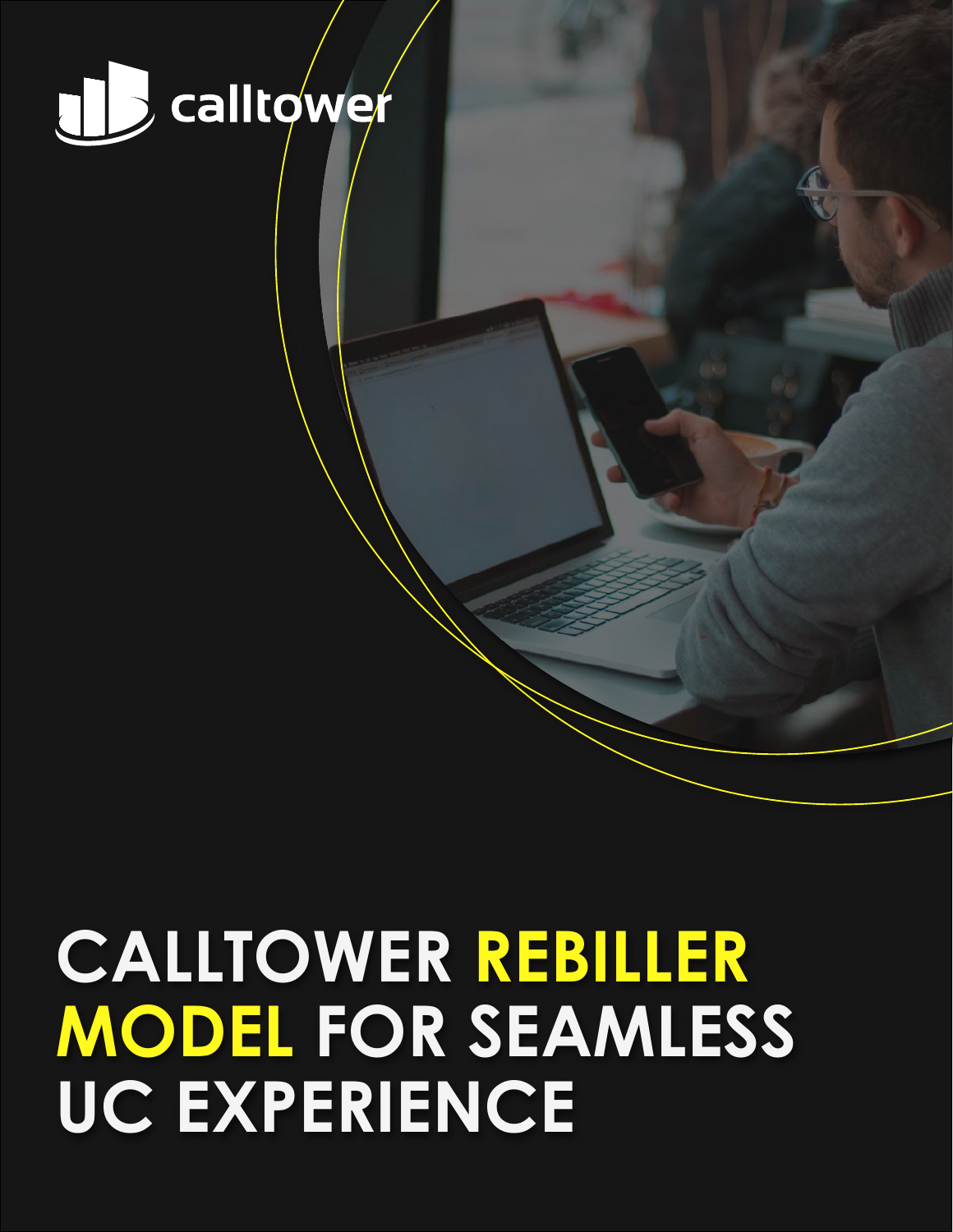## **CALLTOWER REBILLER MODEL**

### For additional revenue opportunity while complying with federal regulations, CallTower's Rebiller Model allows you to quote and bill our services on your paper.

Deliver your collaboration clients a seamless global solution and invoice. CallTower continues to assist you with quoting while providing clients full-service onboarding and 24/7/365 support.

| <b>REBILLER MODEL -</b><br><b>COMPARATIVE</b><br><b>FEATURES</b> | <b>Rebiller Model</b>                                                                                                                                                                        | <b>Partner/Agency Model</b>                                                                                                                                                                  |
|------------------------------------------------------------------|----------------------------------------------------------------------------------------------------------------------------------------------------------------------------------------------|----------------------------------------------------------------------------------------------------------------------------------------------------------------------------------------------|
| <b>Billing to Customer</b>                                       | VAR to Customer CallTower bills VAR                                                                                                                                                          | <b>CallTower to Customer</b>                                                                                                                                                                 |
| <b>Commission Options</b>                                        | • Delivered monthly to VAR (or via<br>Distributor) in arrears.<br>• Varies by product and distributor                                                                                        | • Delivered monthly to VAR (or via<br>Distributor) in arrears.<br>• Varies by product and distributor                                                                                        |
| <b>Mark Up</b>                                                   | • Must be communicated with CallTower to<br>maintain regulatory taxes, and fees.<br>• Commissions are paid as % of total MRR.<br>• Passthrough margin requires 3rd<br>party billing platform | • Must be communicated with CallTower to<br>maintain regulatory taxes, and fees.<br>• Commissions are paid as % of total MRR.<br>• Passthrough margin requires 3rd party<br>billing platform |
| <b>Required Agreements</b>                                       | • CallTower Rebiller Agreement<br>• VAR to Customer: T&C Agreement<br>• VAR to OSN: Service Agreement                                                                                        | • Mutual distributor agreement or direct<br>OSN agreement.<br>• Customer to OSN Service Agreement                                                                                            |
| <b>Service and Support</b>                                       | • Dedicated CallTower Project Manager<br>• 24x7x365 Technical Support<br>• OSN Customer Success Manager<br>• OSN Channel Manager<br>• VAR involvement at all phases                          | • Dedicated CallTower Project Manager<br>• 24x7x365 Technical Support<br>• OSN Customer Success Manager<br>• OSN Channel Manager<br>• VAR involvement at all phases                          |

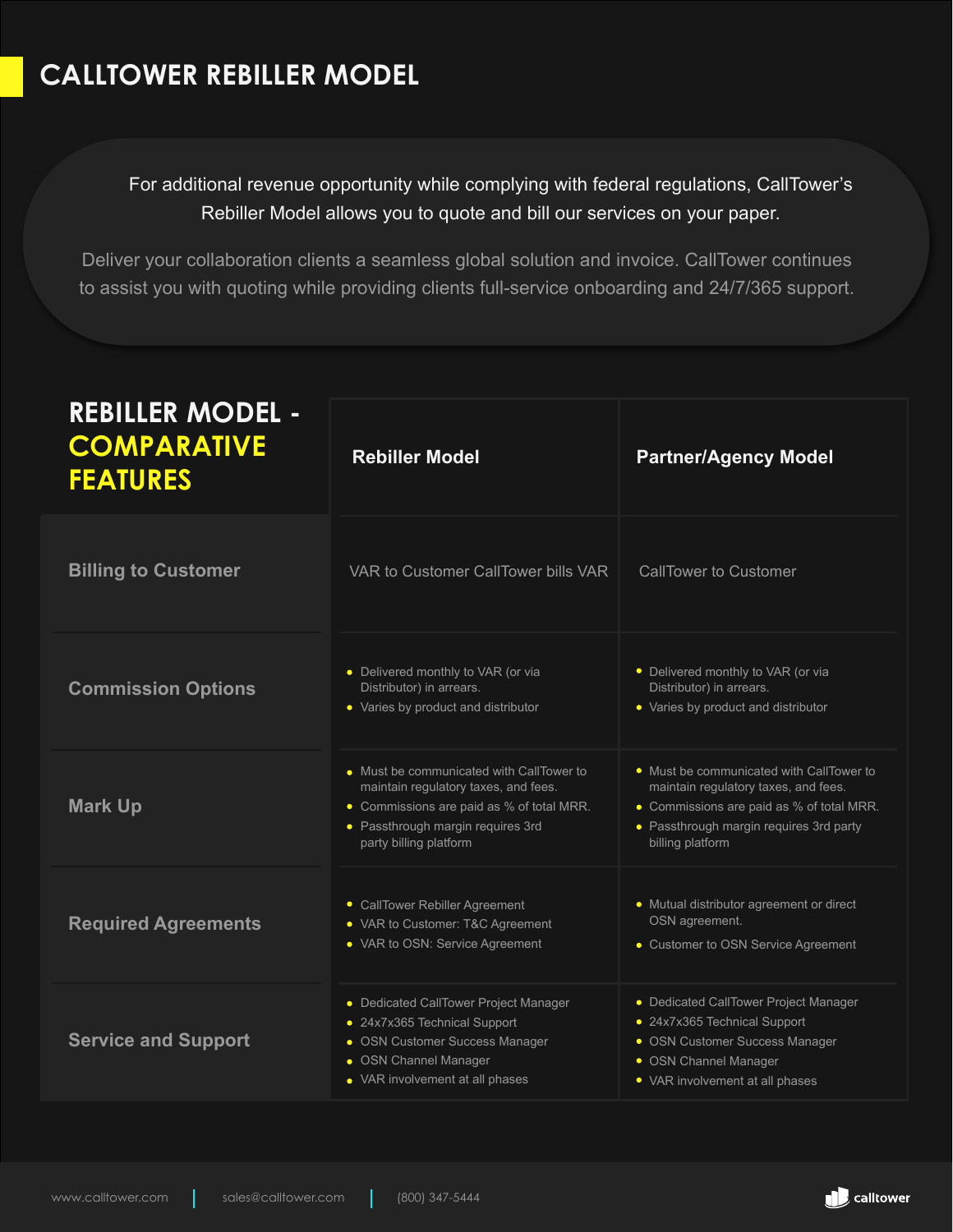# **REBILLER MODEL - PROCESS FLOW**

- CallTower assists with quoting  $\bullet$
- VAR to Customer: T&C Agreement, executed  $\bullet$
- VAR to CallTower: Service Agreement, executed

## **DEDICATED PROJECT MANAGEMENT**

**QUOTES & AGREEMENTS**

- CallTower Project Manager assigned
- OSN handles all porting communications with the losing carrier
- Go Live with dedicated technical assist.  $\bullet$
- CallTower invoice sent to VAR
- VAR invoices customer  $\bullet$
- Customer remittance to VAR  $\bullet$
- VAR remittance to CallTower  $\bullet$



**BILLING**

Commission/Rebates to VAR  $\bullet$ following invoice remittance to CallTower